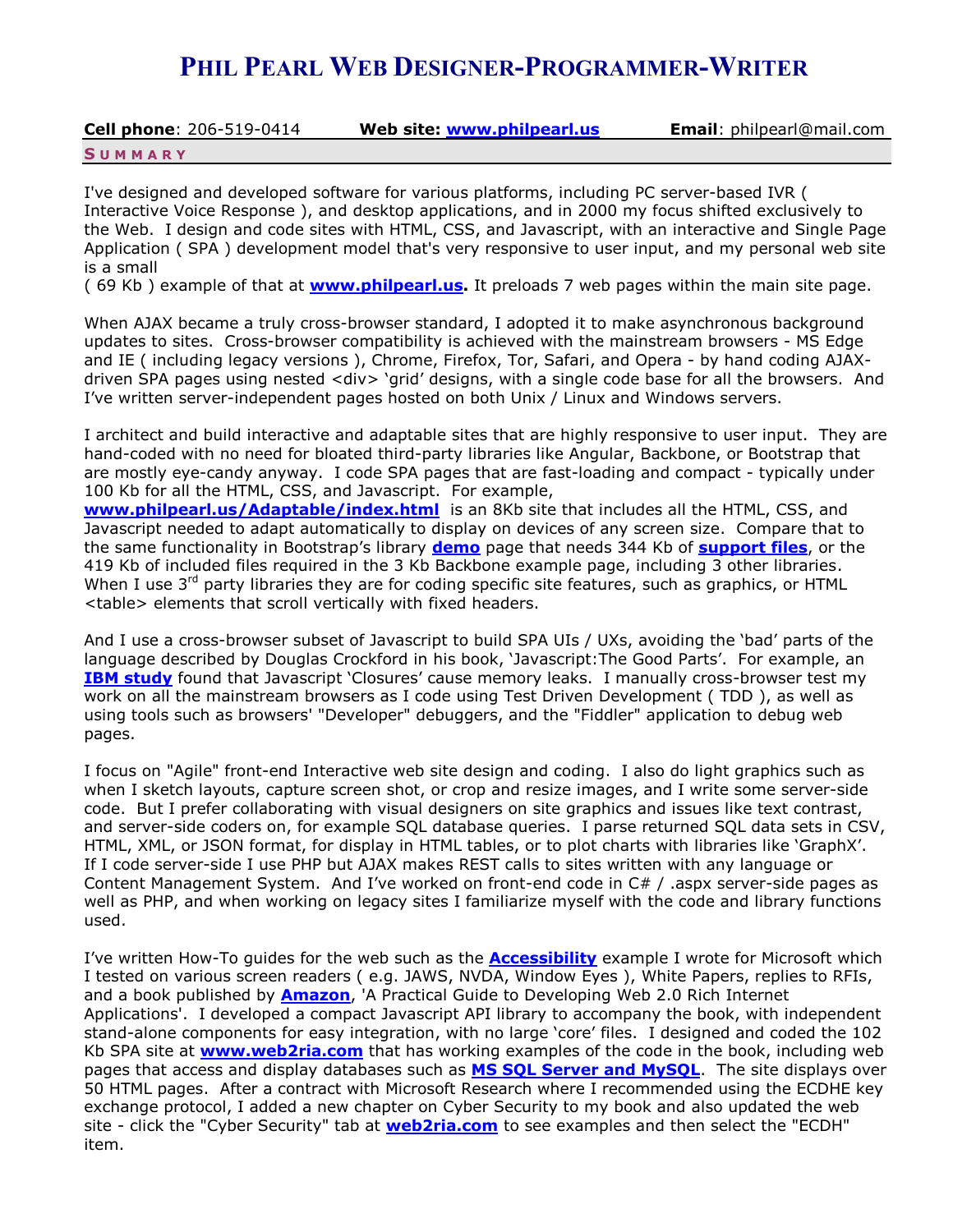Also, I've written articles for 'CodeProject' at **[Generic-DataBase-Browser](http://www.codeproject.com/Articles/710640/Generic-DataBase-Browser)** ( over 15,000 views ), **[Cyber-Security](https://www.codeproject.com/Articles/1258144/Cyber-Security)** (over 5,000 views in the 1<sup>st</sup> week), and **[Code-Library-Obsessive-Compulsive-](http://www.codeproject.com/Articles/1108299/Code-Library-Obsessive-Compulsive-Disorder-CLOCD?msg=5265532#xx5265532xx)[Disorder-CLOCD](http://www.codeproject.com/Articles/1108299/Code-Library-Obsessive-Compulsive-Disorder-CLOCD?msg=5265532#xx5265532xx)** (over 5,000 views). My portfolio of pages and sites that I've designed and coded is at **[www.philpearl.us](http://www.philpearl.us/)** ( click the thumbnail images to see larger screen shots, information, and links ).

| <b>Skill</b>             | <b>Experience</b><br>Years | <b>Proficiency</b><br><b>Scale 1-10</b> | Last<br><b>Used</b> | <b>Project Number - Details are</b><br>shown on the pages following |
|--------------------------|----------------------------|-----------------------------------------|---------------------|---------------------------------------------------------------------|
| HTML and CSS             | 18                         | 9.0                                     | 2019                | 1, 2, 3, 4, 5, 6, 7, 8, 9, 10                                       |
| Javascript               | 18                         | 9.0                                     | 2019                | 1, 2, 3, 4, 5, 6, 7, 8, 9, 10                                       |
| <b>AJAX</b>              | 10                         | 9.5                                     | 2018                | 1,3,4,6,8                                                           |
| <b>PHP</b>               | 14                         | 8.0                                     | 2016                | 1,2,4,6,10                                                          |
| SQL/Databases            | 12                         | 7.5                                     | 2016                | 1,2,4,6,10                                                          |
| Design, Interaction      | 18                         | 8.5                                     | 2019                | 1, 2, 3, 4, 5, 6, 7, 8, 9, 10, 11                                   |
| <b>Hand Coding</b>       | 18                         | 9.5                                     | 2019                | 1, 2, 4, 5, 6, 7, 8, 9, 10, 11                                      |
| X-browser compat.        | 10                         | 9.5                                     | 2019                | 1, 2, 3, 4, 5, 6, 8                                                 |
| Test & Debug             | 18                         | 9.5                                     | 2019                | 1, 2, 3, 4, 5, 6, 7, 8, 9, 10, 11                                   |
| <b>IVR</b>               | 12                         | 9.0                                     | 2000                | 10,11                                                               |
| <b>Technical Writing</b> | 32                         | 9.0                                     | 2019                | 1,3,4,6, Oilfield Survey Manual                                     |
| Project Mgmt.            | 32                         | 8.5                                     | 2019                | 1,4,5,8,9,11, Oilfield                                              |
| <b>Cyber Security</b>    | 3                          | 8.0                                     | 2018                |                                                                     |

### **S K I L L S & E X P E R I E N C E**

# **E M P L O Y M E N T H I S T O R Y**

### **1. Author of Book on Web 2.0 RIA Site Development, and 3 2012 – present novels, Microsoft, and others**

I wrote the book 'A Practical Guide to Developing Web 2.0 Rich Internet Applications', and designed and coded its accompanying modular web site with examples at **[www.web2ria.com](http://www.web2ria.com/)**, and I added a new chapter on Cyber Security in the 2<sup>nd</sup> edition in 2015 and updated the web site with a working example of ECDH Cyber Security ( see **[www.web2ria.com](http://www.web2ria.com/)** -> Cyber Security Tab -> ECDH submenu item ). **[Amazon](http://www.amazon.com/Practical-Guide-Developing-Internet-Applications/dp/1491283416)** publishes the book and the accompanying web site has fully functional examples of the book's topics, including SQL database queries. I also built the code library that's discussed in the book.

I worked on the Microsoft Research Natural Language Translator site in 2015, which had 0.5 – 1.0 million hits per day, and I advised on Elliptical Curve cryptography for security ( see **[article](https://arstechnica.com/information-technology/2017/10/crypto-failure-cripples-millions-of-high-security-keys-750k-estonian-ids/)** ). I designed and coded a prototype site for a medical supplies company, as well as designing and coding the 'rgDance' web site in 2016. On Microsoft's Accessibility site, I designed and coded the web page and I tested it with 4 different screen readers, including JAWS and NVDA.

In 2018 I worked at Microsoft's Cloud + Enterprise Group on documenting Microsoft's compliance with the European Union ( EU ) General Data Protection Regulations ( GDPR ), with the emphasis on APIs.

#### **2. Wells Fargo Bank 2011 – 2012 & 2017**

Migrated the legacy 200 – 300 page 'WorkTracker', Linux-based web site, acquired in the takeover of Wachovia, to Windows server, and switched from MySQL to MS SQL Server database ( ETL ). Coded, tested, debugged / fixed bugs, and added new web pages and features as needed.

*Technologies used: HTML, CSS, Javascript, PHP, MS SQL Server, MySQL, Hand Coding*

- Worked from Seattle area with Wells Fargo in San Francisco on employee time tracking
- Converted entire site from being hosted on Linux, to Windows hosting
- Designed and set up new MS SQL Server database and wrote PHP access code
- Did the user experience design and coding for new pages to track employee hours worked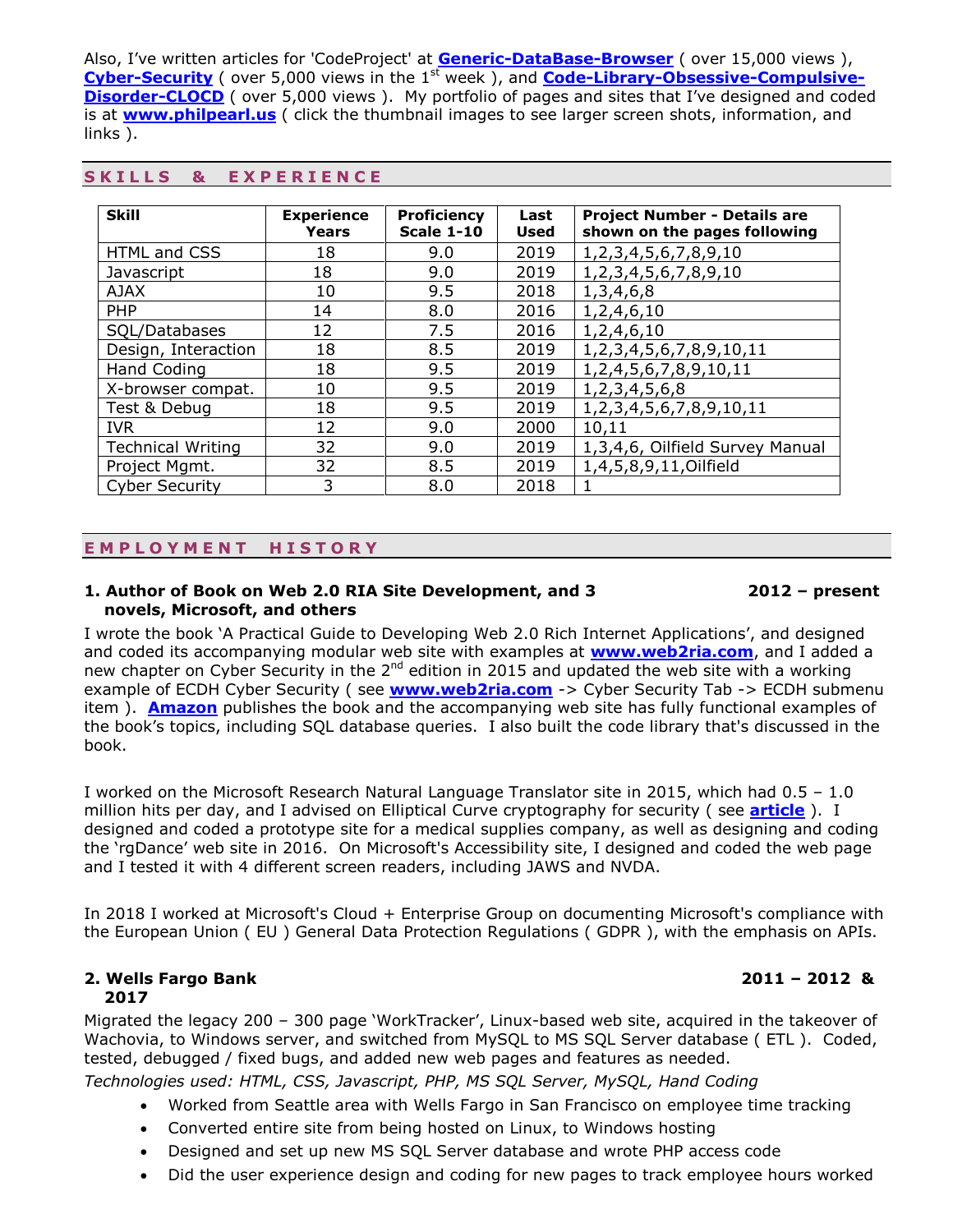Wireframed, prototyped, coded, tested, and debugged new code, and tested and debugged legacy code

#### **3. Microsoft – MSR, IE Testing, & Assistive Technology Groups 2008 - 2011**

### *Technologies used: HTML, CSS, Javascript, MS Visual Studio*

- Worked on multiple projects with the Microsoft Research ( MSR ) natural language translation group, including an experimental interface for the embedded translation widget on  $3<sup>rd</sup>$  party web sites, and finished the HTML, CSS, and Javascript work on a new version of the Translation Widget Adoption Portal site, a week before its release. Also tested pages.
- Tested Internet Explorer ( IE ) v.9 release code and modified test code for the U.S. MS IE Test group. Documented procedures for use by Chinese testers ( in English ). Contract was for a few months to fill-in until the regular engineer returned from a long trip
- Worked-up user experience designs, wireframes, and prototypes, and coded new Single Page Application / SPA web page with a functional example of assistive / accessible technology including a pop-up on the page, for the MS Assistive Technology group. Used semantic HTML instead of WAI-ARIA for WCAG / Section 508 compliance, so that it worked in legacy browsers, and tested with JAWS, Window Eyes, and NVDA screen readers

# **4. MediRec**

# **2010**

Tec*hnologies used: SQL Server, T-SQL, PHP, HTML, CSS, Javascript, AJAX, hand coding*

- Designed and coded 2 sites for the MediRec Personal Health Record ( PHR ) project, one a database-backed prototype, and the other a functional mockup at www.medirec.org, based on the American Health Information Management Association ( AHIMA ) PHR paper forms. The mockup employed all 40 of the AHIMA PHR sections in a Single Page Application - SPA
- Used MS SQL Server and TSQL for the database-backed site and PHP for database access

#### **5. LJGArt 2009**

*Technologies used: HTML, CSS, Javascript, hand coding*

- Designed and hand coded the **[www.ljgart.com](http://www.ljgart.com/)** web site to display an artist's work
- Implemented an image-fader to show individual images of sculptures
- Wireframed, prototyped, tested, debugged, set up, and maintained site at ISP host

### **6. Web2AJAX, DISYS, Paciderm 2007 – 2008**

*Technologies used: HTML, CSS, Javascript, PHP, hand coding*

 Designed and hand coded web sites ( e.g. Paciderm and web2AJAX sites ), and sections of other sites, and tested and debugged sites as needed, including database-backed sites

# **7. Intermountain**

### **Health Care ( IHC ) 2007**

*Technologies used: HTML, CSS, Javascript, hand coding*

- Hand-coded and debugged the legacy internal IHC diabetes Insulin dosage web site
- Consulted with LDS hospital medical staff in Salt Lake City on site features, added new features and pages as needed, and found and fixed an Insulin dosage calculation error

### **8. Pharmax 2006 – 2007**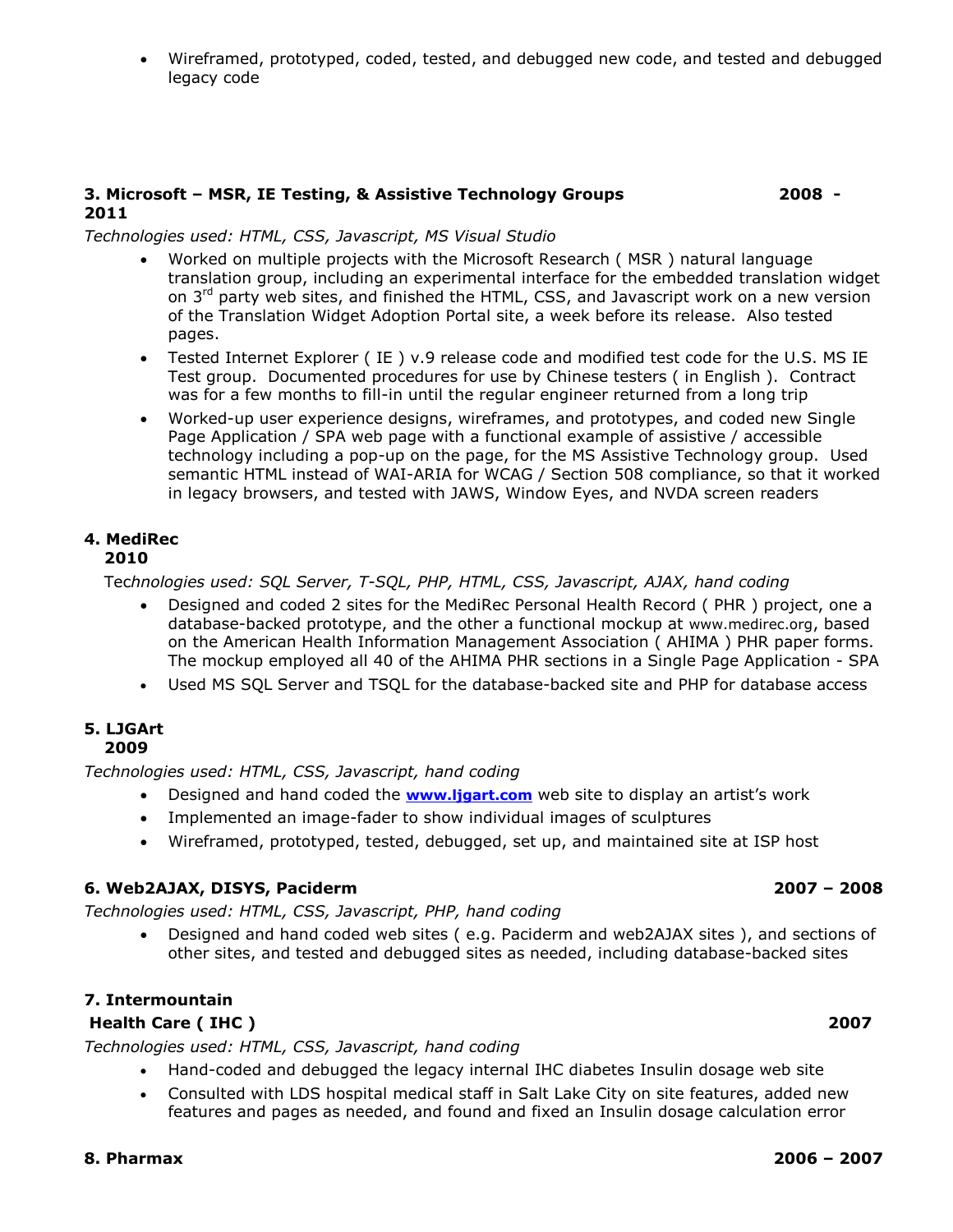*Technologies used: HTML, CSS, Javascript, PHP, hand coding*

- Worked with site owner to determine User Experience ( UX ) design and features, through wireframing and prototyping
- Designed and hand coded Pharmax injection molding plastic vial SPA e-commerce web site

# **9. ATQ Systems 2004 – 2006**

*Technologies used: HTML, CSS, Javascript, Systronics AJ-100 Hardware, Java, hand coding*

- Designed and hand coded embedded controllers, and supervisory web site
- Worked with business principal to determine features and design

# **10. Berger / Modis / iNetz / ISV 1998 – 2004**

*Technologies used: HTML, CSS, Javascript, PHP, IVR, hand coding*

- Worked on the Bureau of Land Management ( BLM ) PHP web site at iNetz, and moved the site from iNetz Linux servers to BLM's Windows servers on project completion
- Worked on a Times Mirror company IVR merger project of 4 companies into 1
- At Berger I researched, selected, and troubleshot the vendor for an IVR integration project at a 1,000 person call center for PC maker NEC-Packard Bell
- I wrote the 'DataBrowser' database access web site / application to query MS SQL Server and Access, MySQL, Oracle, and DB2 databases, and ASCII plain text files, and wrote a patient rehabilitation program for the LDS Hospital in Salt Lake City

# **11. Interface 1986 - 1998**

*Technologies used: PC Server-Based IVR with Natural Microsystems Hardware & Software*

- Programmed, built, and supported multiple Interactive Voice Response servers for a successful nationwide FBI undercover telemarketing sting, 'Operation Disconnect'
- Designed and built IVR servers and coded voice application generator, for hospital information delivery systems used all over the U.S. to provide information to the public
- Designed, programmed, built, and installed IVR emergency notification system for the Salt Lake International Airport, and trained personnel and supported the system

# **L 0 0 K I N G F O R**

I'm seeking a web architecture, design, or coding position using modern Web 2.0-style design methods to produce highly interactive SPA ( Single Page Application ), RIA ( Rich Internet Application ) sites that are fast-responding, and automatically adapt to different screen sizes and formats, using front-end HTML, CSS, Javascript and its AJAX subset, and PHP if I code server-side. And / or a technical writing position using Microsoft Word to create documents that can then be saved / converted to other formats as needed, e.g. pdf. Or a position creating online web content.

# **E D U C A T I O N & N O T E S**

I was educated in the U.K. to 'A' level, won a scholarship at the **[Royal Military College of Science](http://www.forces-war-records.co.uk/216/Royal_Military_College_of_Science)**, and interned at the **[Admiralty Experimental Establishment](http://www.engineering-timelines.com/scripts/engineeringItem.asp?id=443)** where I worked on nuclear submarine propulsion systems. I learned to program in the U.K. at **[Litton Industries](http://www.littoncorp.com/litton-industries.asp)**, and took **[Stanford](http://openclassroom.stanford.edu/MainFolder/CoursePage.php?course=HCI)** and **[Harvard](http://cs75.tv/2010/fall/)** Computer Science courses in the U.S. But a Google study quoted in the **[New York Times](http://www.nytimes.com/2013/06/20/business/in-head-hunting-big-data-may-not-be-such-a-big-deal.html?_r=0)** showed no correlation between education and job performance, except for new college graduates without real-world experience, or between test or brainteaser results and job performance.

And I have practical, on-the-job experience that includes managing, installing, designing, developing, coding, debugging, and documenting web pages and sites for organizations large and small. This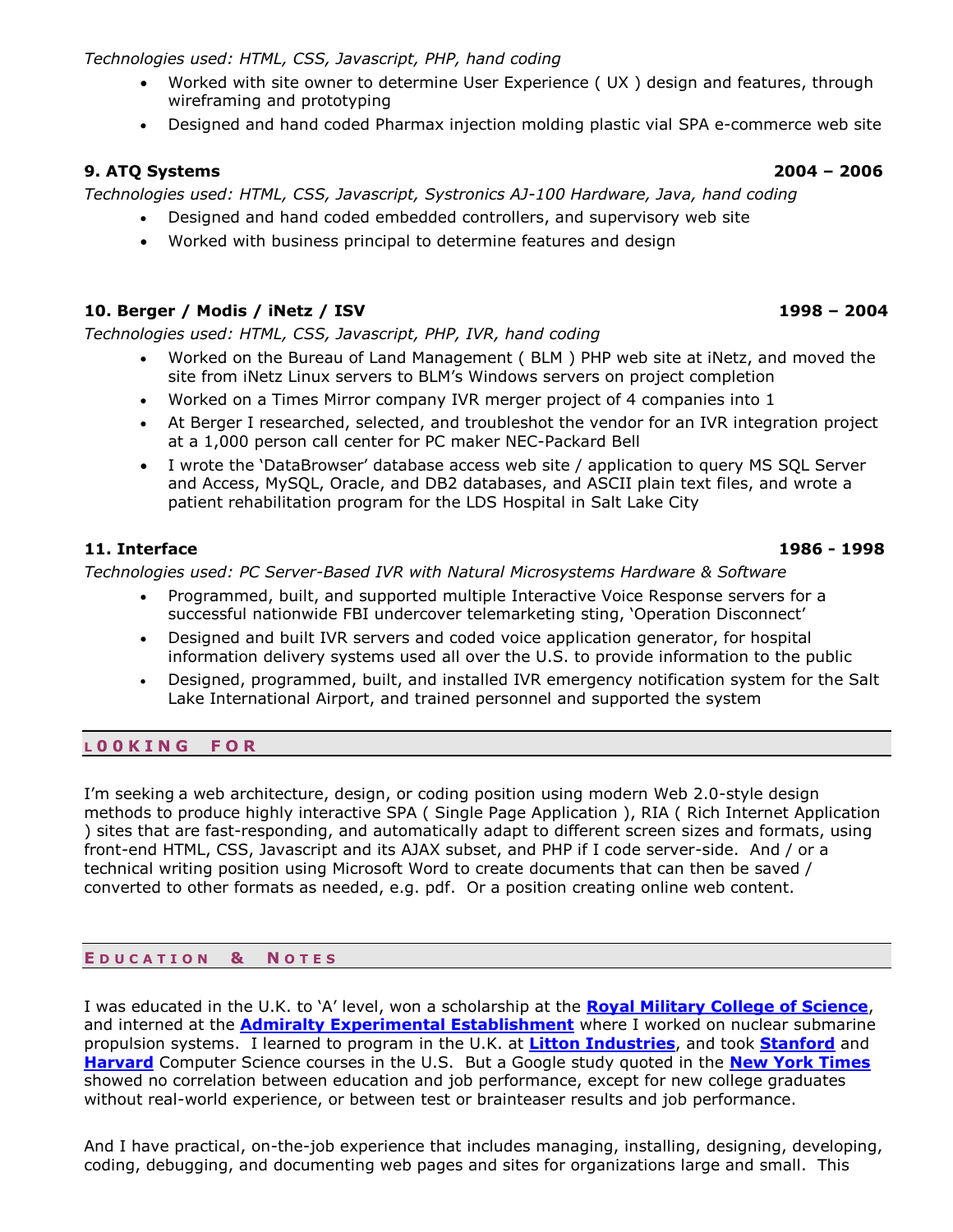includes projects for Microsoft and Wells Fargo bank, where I've done remote contracts for both of these companies, as well as working remotely for various other organizations and Government departments, such as the Bureau of Land Management and the FBI, and I've worked across timezones. I also have experience teaching technical training courses and developing course content.

I've maintained sites at  $3^{rd}$  party web hosts / ISPs, and migrated sites between different operating systems and databases. To display large web-based data sets returned from database SQL queries, I use HTML <table> elements with scrollable data rows and fixed headers, see **[www.web2ria.com](http://www.web2ria.com/) ->**  'Widgets' tab **->** 'Table Funcs' submenu item ( select a database from the drop-down ), and graphs, see **[www.web2ria.com](http://www.web2ria.com/) ->** 'Widgets' tab **->** 'Charts' submenu item ( select a column to graph ).

Click the 'Tech Writing' tab on my personal site at **[www.philpearl.us](http://www.philpearl.us/)** for URLs to Technical Writing samples, and for code examples see the site accompanying my Web 2.0 book at **[www.web2ria.com](http://www.web2ria.com/)**. Click the browser 'View Source' menu item to see code there, as well as on my personal web site.

# **C O M P A N I E S W O R K E D F O R**

| AMAZON, AND WRITING CHILDREN'S BOOKS.<br>UPDATED CYBER INSECURITY ON RUSSIAN INVASION OF UKRAINE | ₹<br>₹      | $2019$ - PRESENT      |
|--------------------------------------------------------------------------------------------------|-------------|-----------------------|
| <b>AUTHORED NOVEL "CYBER INSECURITY"</b><br>MICROSOFT GDPR COMPLIANCE DOCUMENTATION              |             | ${2018}$<br>$\{$ 2018 |
| <b>AUTHORED NOVEL "KILLING TIME"</b><br>WELLS FARGO BANK - WORKTRACKER APP.                      |             | ${2017}$<br>$\{2017$  |
| RGDANCE.CO.UK                                                                                    |             | $\{$ 2016             |
| NEW SECURITY CHAPTER FOR WEB 2.0 BOOK PUBLISHED BY AMAZON                                        |             | $\{$ 2015 - 2016      |
| MICROSOFT RESEARCH - NATURAL LANGUAGE TRANSLATOR                                                 |             | $\{$ 2015             |
| WROTE BOOK ON WEB 2.0 DEVELOPMENT PUBLISHED BY AMAZON                                            |             | $\{$ 2013 - 2014      |
| WELLS FARGO - WORKTRACKER APP.                                                                   |             | $\{$ 2011 - 2012      |
| MICROSOFT ASSISTIVE TECHNOLOGY GROUP                                                             |             | $\{$ 2011             |
| <b>MICROSOFT IE TEST GROUP</b>                                                                   |             | $\{$ 2010             |
| MEDIREC.ORG - PERSONAL HEALTH RECORD WEB SITE                                                    |             | $\{$ 2009 - 2010      |
| LJGART.COM                                                                                       |             | $\{2009\}$            |
| MICROSOFT RESEARCH - NATURAL LANGUAGE TRANSLATOR                                                 |             | $\{$ 2008 - 2009      |
| PACIDERM<br><b>DISYS</b><br>WEB2AJAX                                                             | {<br>₹<br>₹ | $2007 - 2008$         |
| INTERMOUNTAIN HEALTH CARE - DIABETES DOSAGE APP.                                                 |             | $\{2007$              |
| PHARMAX                                                                                          |             | 2006 - 2007           |
| <b>ATQSYSTEMS</b>                                                                                |             | $\{$ 2002 - 2006      |
| <b>ISV</b><br>INETZ / MAIN BUREAU OF LAND MANAGEMENT WEB SITE<br>MODIS<br><b>BERGER</b>          | ₹<br>₹<br>₹ | 1998 - 2002           |